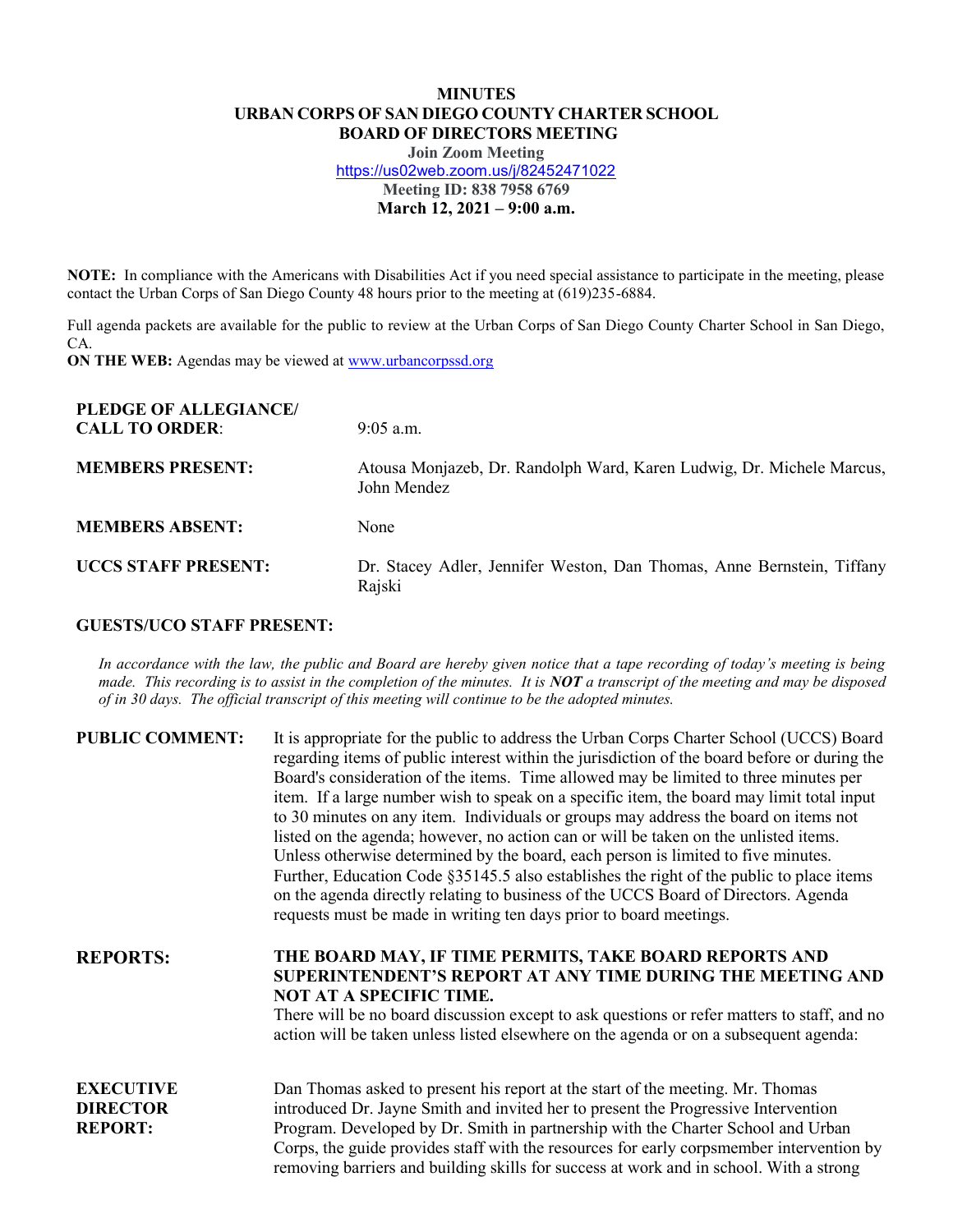## AGENDA, Urban Corps of San Diego County Charter School Board of Education – March 12, 2021

focus on retention and attendance, the Progressive Intervention Program is a strategic approach to fostering corpsmembers success in work and school through multi-tiered levels of support. Dr. Smith described staff roles and responsibilities in the five levels of intervention, and gave an example of a successful student outcome using the methods of coaching outlined in the program. Director of Academics, Tiffany Rajski, also gave an example of a successful outcome for a student with child care issues. Mr. Thomas thanked Dr. Smith for providing staff with the tools to provide strategies for students to be successful in managing challenges that could prevent them from attaining their high school diploma.

**CONSENT AGENDA:** All consent agenda items for the URBAN CORPS CHARTER SCHOOL BOARD OF DIRECTORS are considered to be routine and will be enacted by one motion unless a board member requests separate action on a specific item. Approval recommended on all items listed:

## **Warrant Registers Approval of Minutes from the December 11, 2020 meeting**

- Dr. Randolph Ward motioned to approve the consent agenda which was seconded by Ms. Monjazeb and approved unanimously.
- **OLD BUSINESS:** None
- **NEW BUSINESS: 1.** Action Item SARC Approval

Ms. Monjazeb motioned to approve the School Accountability Report Card (SARC), which was seconded by Dr. Michele Marcus and approved unanimously.

**2.** Action Item - Approval of 21/22 UCCS/UCO Lease Agreement Dan Thomas presented the lease agreement between the school and the Corporation stating there is no change from the prior three agreements and a portion of the cost is reimbursed through SB740.

Dr. Michele Marcus motioned to approve the lease agreement, which was seconded by Ms. Ludwig and approved unanimously.

**3.** Action Item - Approval of Interim financials Jennifer Weston reported on the 2nd interim financials reflecting the Local Control Funding Formula (LCFF) revenues were recently reduced to align with certified P-1 calculations which showed a decreased enrollment. A reduction in certified salaries due to recent staffing changes allowed the school to absorb most of the loss in LCFF revenue. For the 2nd Interim Multi-Year Projection the following assumptions were included: LCFF Revenue was reduced by 5%, Federal and State revenues were reduced due to one-time funding including Learning Loss Mitigation and CSI funding. Salaries are budgeted with costs for step and column movement. There is no increase budgeted for Health and Welfare but the increase rates for STRS and PERS are reflected. STRS Rates for 21/22: 15.92% and 22/23: 18.0%. PERS Rates for 21/22: 23% and 22/23: 26.30%.

Supplies were reduced for expenditures related to the learning loss mitigation funds.